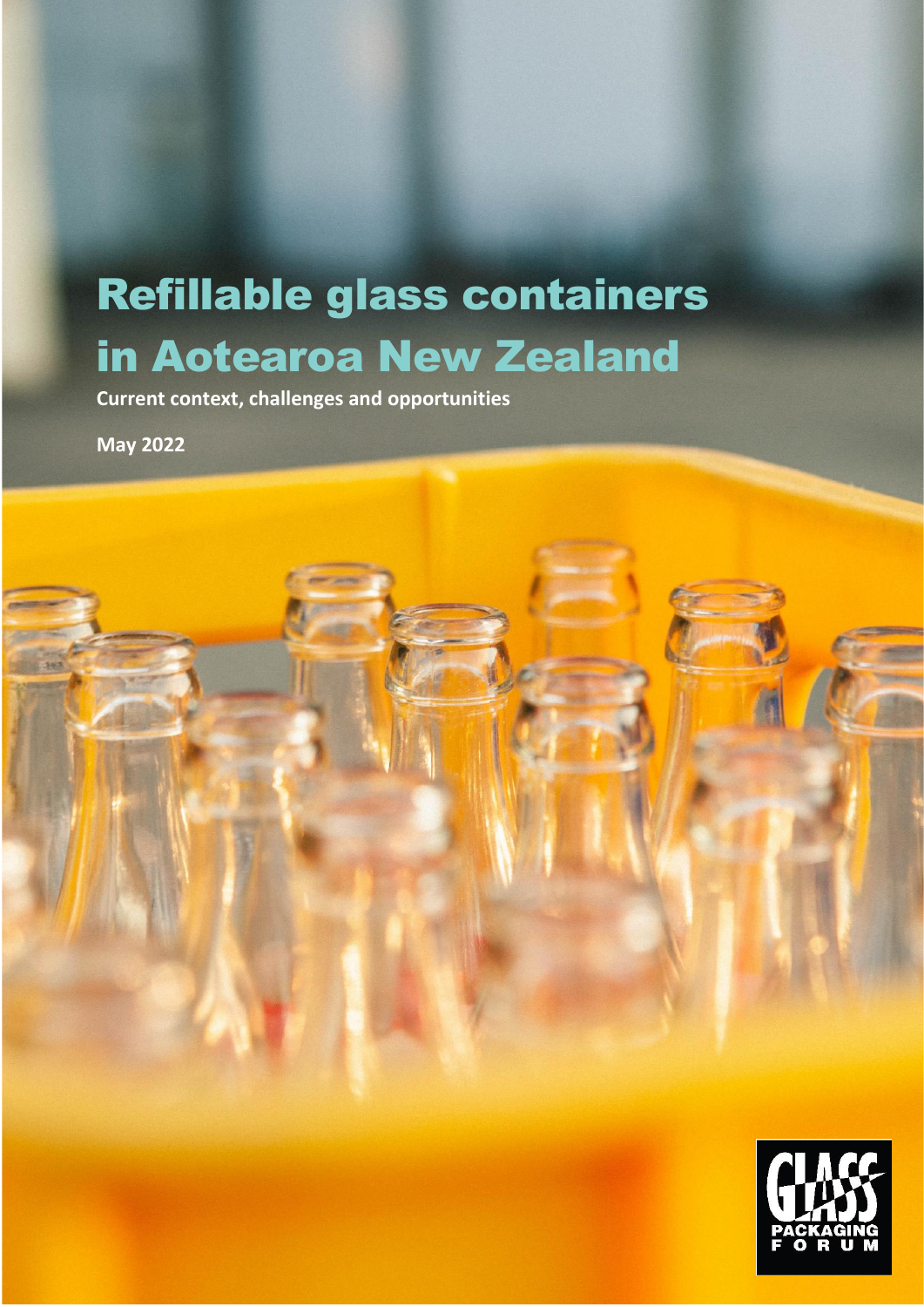## **Contents**

| Act as a product stewardship organisation or scheme manager for industry refill schemes  13 |
|---------------------------------------------------------------------------------------------|
|                                                                                             |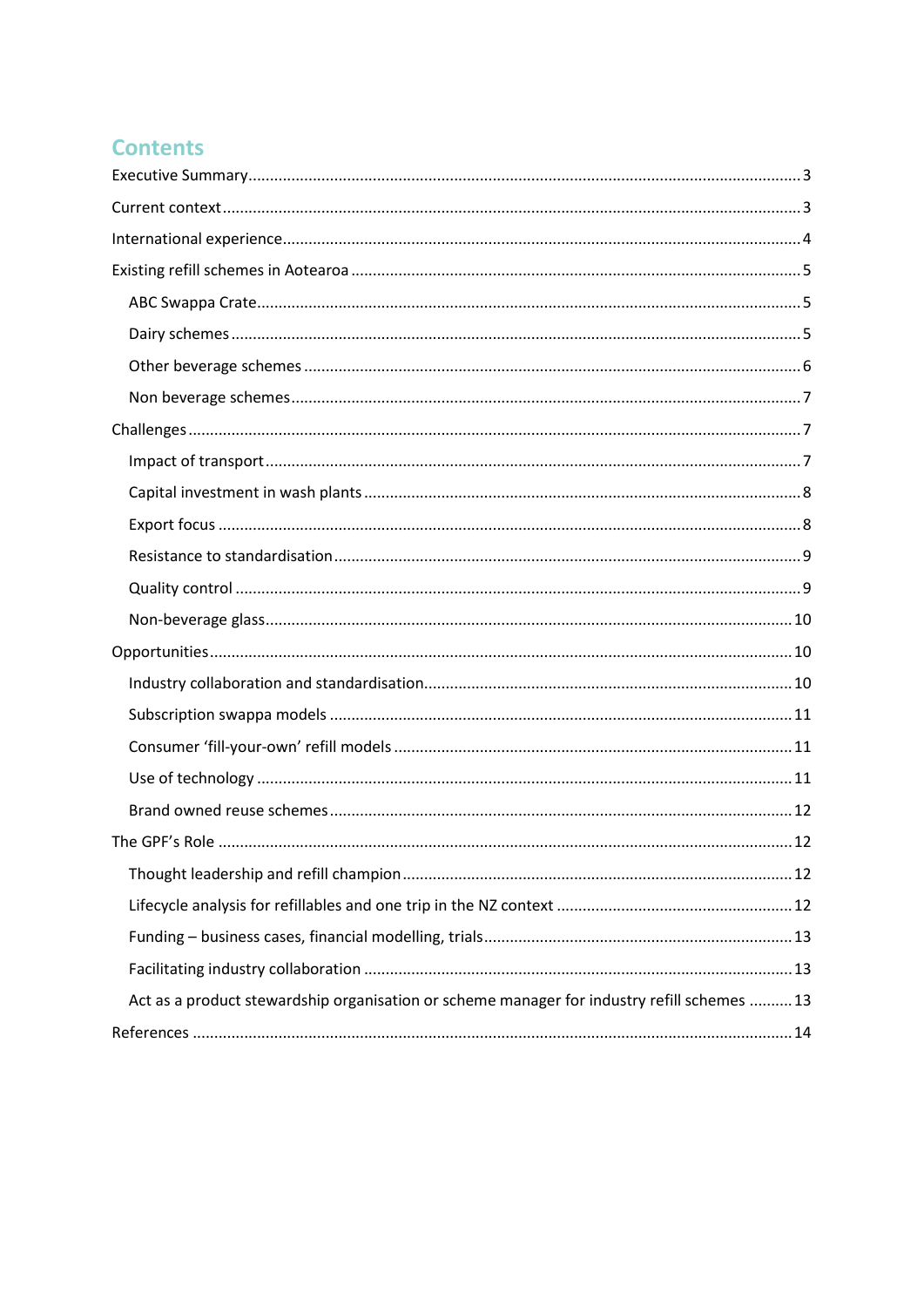## <span id="page-2-0"></span>**Executive Summary**

Refill schemes create a truly circular solution for packaging as a container is used multiple times. While no New Zealand-specific lifecycle analysis has been conducted, numerous studies worldwide have shown reusing glass containers reduces the need for virgin materials and processing, and reduces the waste created, or need for recycling, at the end of life.

Overseas studies have also shown there is a reduction in the carbon footprint of refillable containers compared to recycling the glass. However, this must be carefully measured and is affected by the distance the empty containers must travel to be refilled and how many times they are reused.

There is also a behaviour change benefit through normalising reuse in a society where single use has become standard for many products.

Currently New Zealand has one large-scale refill scheme, the ABC Swappa Crate for beer bottles, and numerous local schemes for products like milk and beer as well as cosmetics. These tend to be brand specific (apart from ABC Swappa Crate), with no inter-brand, product stewardship organisation-run scheme in place.

While refill schemes have seen a decline globally over recent decades, there is a growing appetite among consumers for more refillable options as the demand for sustainable and ethical products increases. This in turn has seen industry begin to look more to refill options.

The Glass Packaging Forum is well positioned to facilitate and support the creation of refill schemes through funding mechanisms, or by acting as an independent facilitator, product stewardship organisation or scheme manager for industry refill schemes.

## <span id="page-2-1"></span>**Current context**

Refillable packaging for consumer products is not new in New Zealand, but in recent years the demand for and supply of this option has seen a steady increase.

This has been particularly evident in terms of beverage and milk containers, with a growing number of dairies and breweries establishing local return and refill schemes. A small, but growing number of businesses also offer reusable options for food and coffee.

There has also been a small but growing number of businesses outside of the food and beverage sector offering refill schemes, such as beauty products company Aleph and oral health care business Solid.

However, when it comes to the number of containers avoided through reuse, it is beer which accounts for the vast majority – mostly due to the ABC Swappa Crate scheme, which is the country's largest scale refill scheme, and available throughout the New Zealand.

There is also a growing demand among consumers for more sustainable packaging options. While much of this is directed towards the reduction of plastic, there is a segment which recognises the positive impact viable, circular reuse schemes can have in reducing waste, use of virgin material and carbon emissions.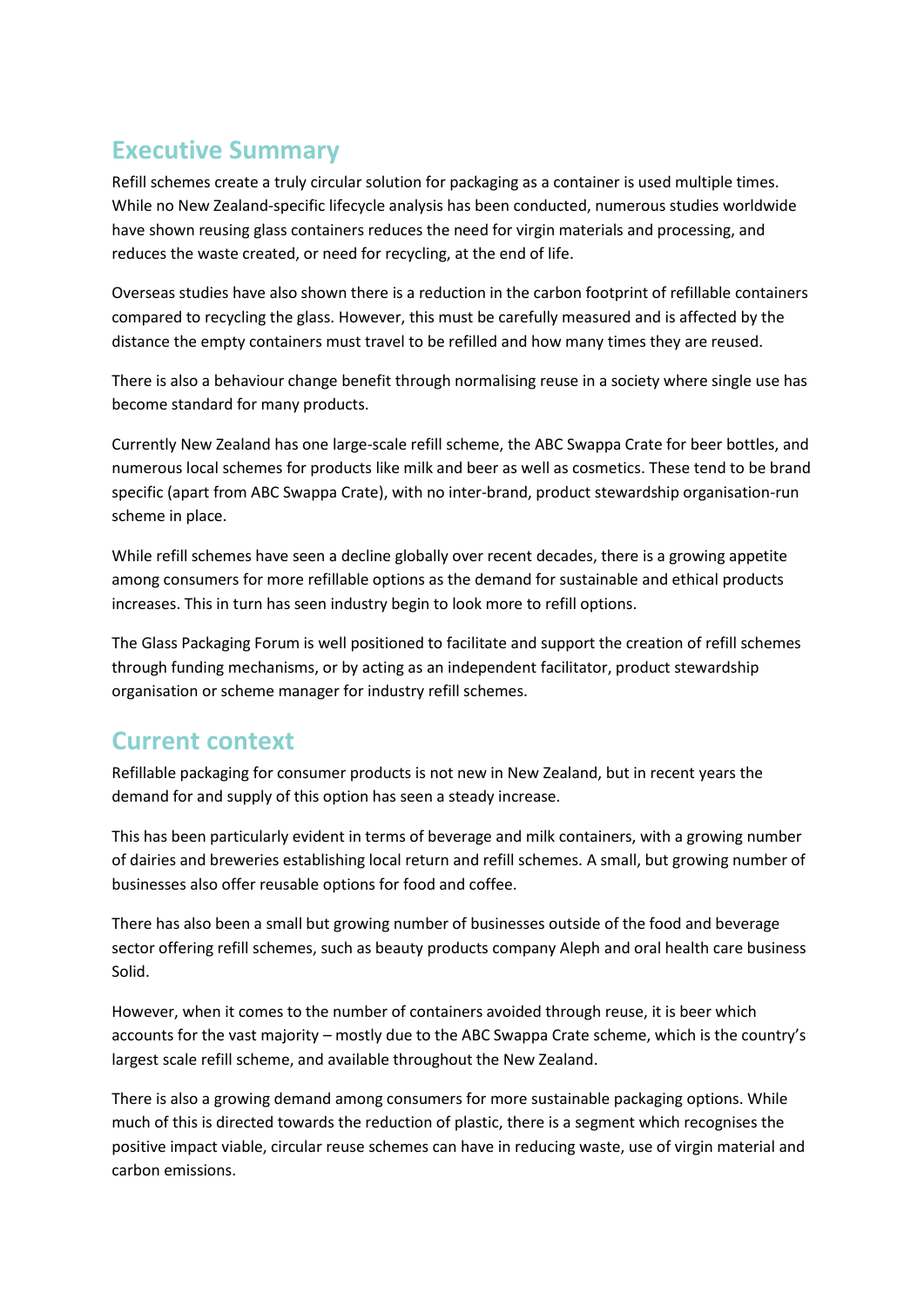Other than the ABC Swappa Crate scheme, New Zealand has a number of smaller-scale schemes, the majority operating in localised areas.

## <span id="page-3-0"></span>**International experience**

Refill schemes are the first circular solution for glass bottles and other containers, with local and national schemes operating worldwide since the 19<sup>th</sup> century.

Refill schemes didn't initially exist for environmental reasons but because, before the advent of mass production processes, bottles were expensive to make so bottlers attached a redeemable deposit to them to incentivise their return.

Western European countries, with their dense populations and advanced transport infrastructures, have traditionally led the way on refillable schemes. According to refillables.grrn.org, "In almost every European nation, regardless of the presence or absence of a policy, refillable containers are used to some extent for at least one type of beverage".

However, a 2015 report by Reloop (*reloopplatform.org*) found refillable packaging in Europe was in decline as distributors moved to one-way packaging. As noted by Reloop, "Several countries have implemented policy measures such as taxes on one-way containers to try to maintain the refillable container, but many of these seem to have failed. There remain very few thriving refillable systems, and most of those are industry-specific." By 2015 refillables made up just 21% of the European beverage market, although this likely puts it well ahead of New Zealand, given the size of our largest scheme.

Refillables.grrn.org points out that in France refillable beverage containers "have become almost extinct". This may be changing though and in 2021 French MP's voted in favour of a law meaning large supermarkets must dedicate 20% of their surface space to food refill stations by 2030 (*connexionfrance.com*), although this is not exclusively for beverage containers.

According to (*Statista, 2021*) in Ireland and the United Kingdom refilling has almost disappeared but most beer is sold on tap as draughts.

Germany, with its hugely successful Pfand bottle deposit system attains a 98% return rate for beverage containers (*dw.com*). This system splits containers into a recycled and a refilled steam, with different deposits for each – the former set by Government and the latter by industry. Labelling explains if a bottle is multi-use (mehrweg) or single-use (einweg), while returns are done via a reverse vending machine.

Dw.com reports that refillables make up 42.8% of the market while single-use recycled containers make up 57.2%.

According to bottlebill.org the Netherlands operates a plastic bottle deposit scheme with a 95% return rate and a separate beer bottle refill scheme (return rate unavailable).

Other than kerbside or public place recycling, bottle deposit schemes are the predominant method of collecting glass, though this is predominantly for recycling rather than refill.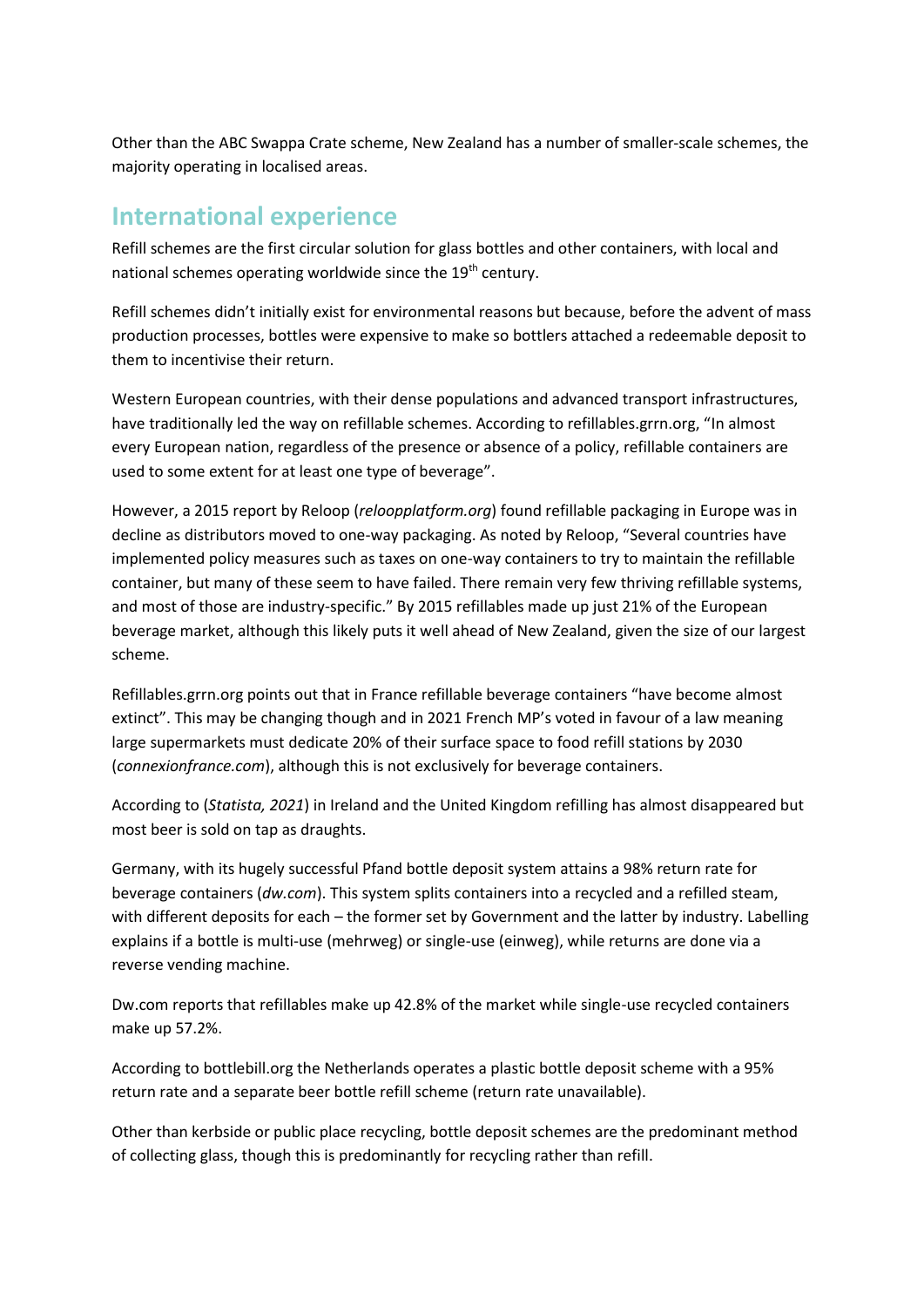In 2020 Reloop (*Global Bottle Deposit Book 2020 An Overview of Deposit Systems for One-Way Beverage Containers, 2020*) reported that 45 bottle deposit schemes worldwide meant over 289 million people could return metal, plastic, glass, and in some cases other materials such as Tetra Pak, for recycling. Of these 41 include glass.

## <span id="page-4-1"></span><span id="page-4-0"></span>**Existing refill schemes in Aotearoa ABC Swappa Crate**

The ABC Swappa Crate scheme is New Zealand's longest running return and refill scheme and accounts for almost all refill beverage bottles in circulation. The scheme has been growing at around 13% per year, but at some 30 million units it's still dwarfed by the estimated 2.3 billion single-use beverage containers used by Kiwi's each year.

Despite this, the ABC Swappa Crate scheme demonstrates what is needed to be successful at a national level: Standardised containers, a deposit to incentivise returns, infrastructure to wash and refill bottles at multiples points around the country, reverse logistics built into an existing supply chain and easily-accessible return points for the public.

#### <span id="page-4-2"></span>**Dairy schemes**

Milk refill schemes in New Zealand currently make up a very small percentage of the refillables market, when compared with the ABC Swappa Crate scheme (30M units). There are currently over 20 in operation with an online presence and there are likely to be more operating local farm gate refill options. Tasman-based company Village Milk makes equipment, such as milk dispensing machines, and offers consulting services for milk producers to set up farm gate sales.

The majority operate within a city, town or local area either through delivery, in-store refill or return for refill. For example, Origin Earth in Hawke's Bay offers urban deliveries in the region to businesses and homes as well as through the local farmers' market.

There are a small number of exceptions which operate in a wider area, such as Oakland Milk which operates in Nelson, Tasman and Marlborough, and Farm Fresh South which offers a home delivery in Southland and Otago.

Commercial milk producer Synlait introduced a supermarket-based refill scheme, Synlait Swappa Bottle, at two Christchurch New World stores, in 2021. The scheme, which Synlait aims to expand, uses stainless steel bottles which are returned by the customer to be washed and refilled. The bottles are also trackable via a mobile app.

Boutique dairy producer Lewis Road Creamery has also introduced a grocery store-based refill scheme (fill-your-own), in conjunction with the Glass Bottle Milk Co. offering refill stations at six Farro Fresh stores in Auckland.

The two schemes take different approaches in that one requires the containers to be returned so they can be washed and filled, while the other gives customers the ability to refill their own container. They also use different materials in terms of glass and stainless-steel containers.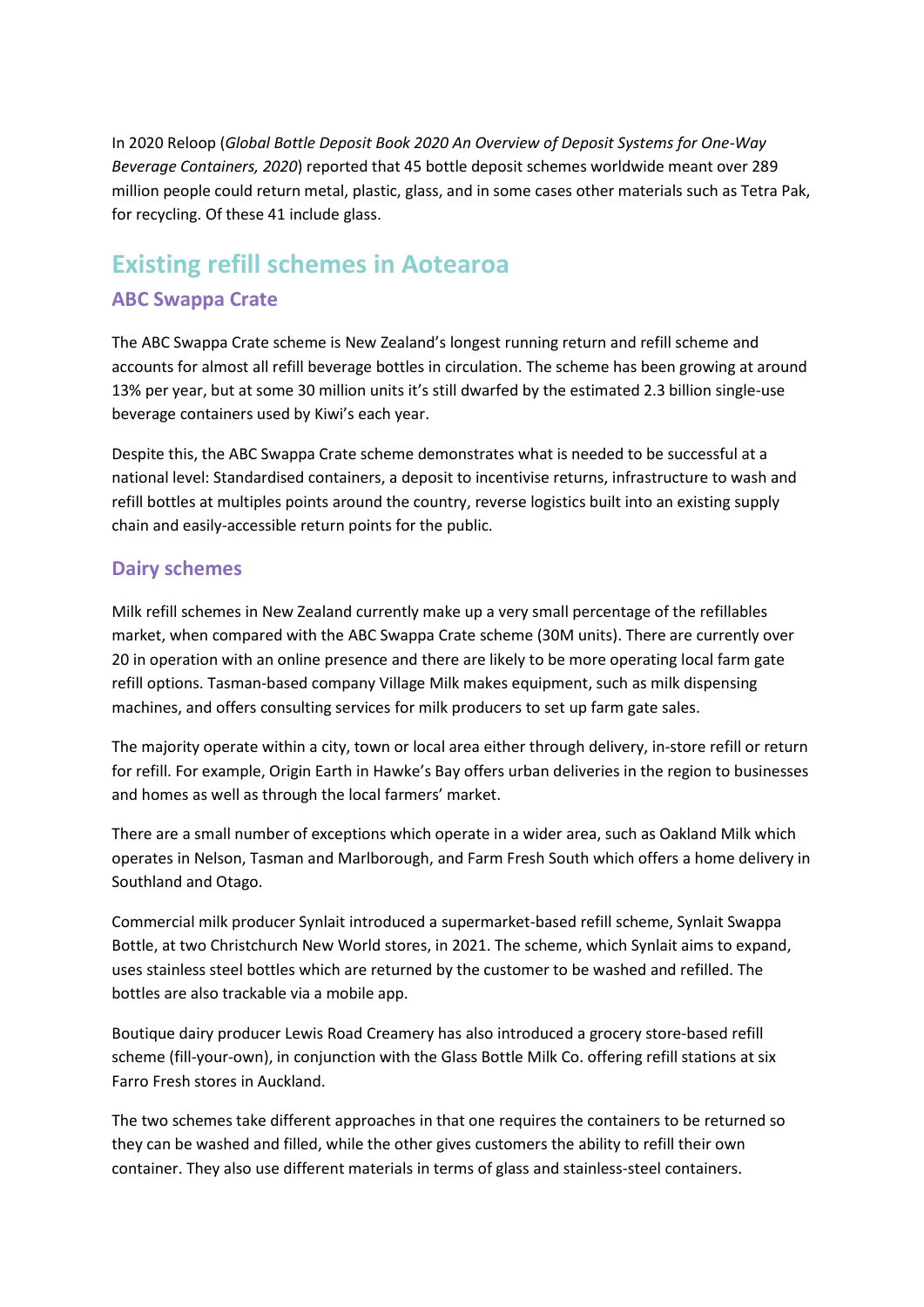While the few milk refill schemes in New Zealand cater to a small but growing segment of the population wanting this option, they represent a very small fraction of the total volume of milk sold country wide. According to Fonterra (*It's World Milk Day!, 2018*) 190 two litre milk bottles are sold every minute in New Zealand, making the country the world's third highest per capita consumer of fresh white milk.

It's also worth noting milk sold through a refill scheme is usually at a significantly higher price point than 'budget' milk sold in plastic bottles in supermarkets. This is primarily due to the higher costs associated with offering a localised refill scheme as opposed to large-scale supermarket supply chains.

Schemes such as those launched by Synlait and Lewis Road offer a roadmap to possibly scaling milk refill through supermarkets chains and smaller grocery stores.

#### <span id="page-5-0"></span>**Other beverage schemes**

#### **Beer and spirits**

Other than ABC Swappa Crate, various small/craft breweries, tap rooms and liquor stores also offer refill schemes to customers. These generally operate on the basis of customers returning their empty containers (flagons or growlers) to the brewery or tap room to be refilled on site.

An example of this is Hastings-based Brave Brewing which offers a 'fill-your-own' service whereby customers bring their own flagon to be refilled. While this accounts for a small percentage of their total sales through all outlets, at their own taproom, it makes up just over half of the volume sold.

At least one company, The Bond Store Gin and Vodka distillery, runs a refill scheme for its commercial customers, taking back its spirits bottles to be washed and refilled up to 10 times. The reasonably limited reuse figure is due to damage to labels on the bottles making them unfit for use, at which point they are recycled.

Northland restaurant and bar Schnappa Rock is an example of one venue looking to do away with almost all its glass beer bottles by moving to a keg system supplied by local breweries.

A more 'at scale' example is national liquor retailer Liquorland which offers an in-store fill-your-own option for some brands of beer at 27 stores. Customers can take their own containers or buy a reusable glass growler.

#### **Coffee**

Coffee is another growing segment of the broader refillables market, with options for customers to use their own reusable coffee cups or make use of returnable options. Again Again is one of the most successful examples of a returnable coffee cup scheme in New Zealand with 163 participating cafés around New Zealand. The company expanded to offer reusable takeaway containers from January 2020.

There are also a small number of reusable cup schemes operating from a limited number of cafés around the country.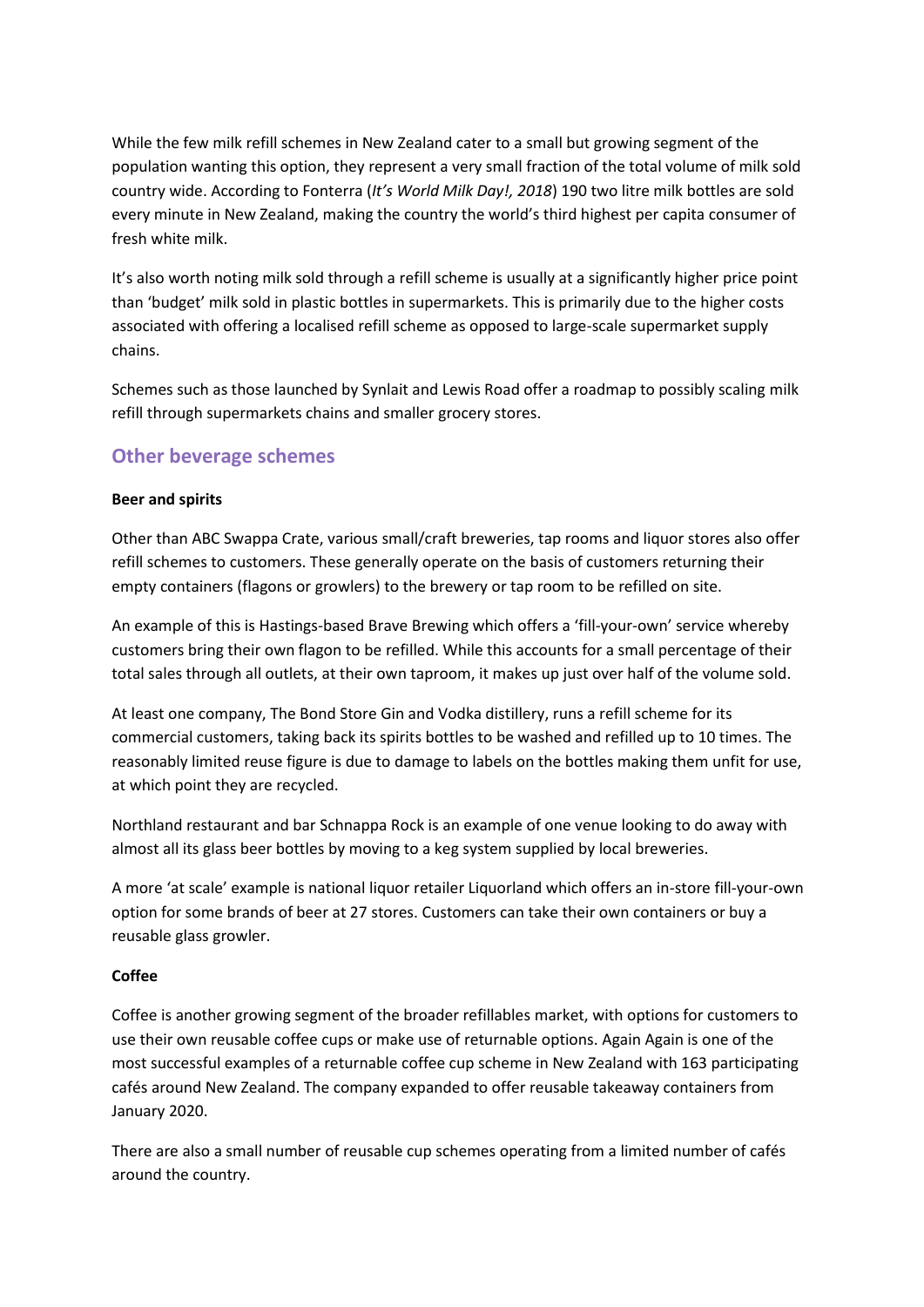While these schemes don't currently use or impact container glass, their operating model has potential to be adapted for beverages in reusable glass.

#### **Soft drinks**

According to Blumhardt (2020), there are a number of small-scale companies using reusable glass bottles, often found at farmers' markets, including, MamaZing kombucha (nationwide), Ronia & Pippi non-dairy mylks (Dunedin), The Brothers Coldpress juice (Wellington).

#### <span id="page-6-0"></span>**Non beverage schemes**

Refill schemes are not confined to the beverage industry with examples in the food, beauty, cleaning products and oral health sectors too.

These schemes are limited in scale in terms of number of containers reused but are another indicator of a growing desire among consumers for circular economy options. These schemes operate in a similar way to beverage refill schemes where customers can return empty containers to be cleaned and refilled, or bring their own containers.

The largest scale example of this is Ecostore, which offers refill stations at 97 stockists around New Zealand for cleaning products. However, these use plastic containers as opposed to glass.

Pic's Peanut Butter is an example of a company which, while operating a large-scale production line supplying supermarkets around the country, is limited to a refill scheme at the Nelson Farmers' Market using 1L jars. While the company is investigating ways of expanding the scheme it notes transport logistics as the biggest hurdle.

New Zealand-owned Aleph Beauty runs a refill for its glass makeup jars through 40 stockists nationwide. The company also incentivises customers to return their empty containers.

Oral health company Solid runs a national take back scheme, through 30 stockists, for its glass toothpaste tablet and powder containers. The company claims reuse of up to 30 times per container.

# <span id="page-6-1"></span>**Challenges**

#### <span id="page-6-2"></span>**Impact of transport**

The distance a container must travel to be washed and refilled is a key factor in creating a sustainable refill scheme.

Transporting empty bottles over long distances to centralised wash plants can impact carbon mitigation gained by reusing them. Extended travel also increases the risk of damage to the containers.

In a review of 32 life cycle analyses, Coelho et al (2020) found that the while there is a steep reduction in the carbon impact in the first few cycles, it then reaches a plateau. This is due to initial production impacts being spread across the entire lifespan of the reusable bottle, but transport impacts being present in every trip.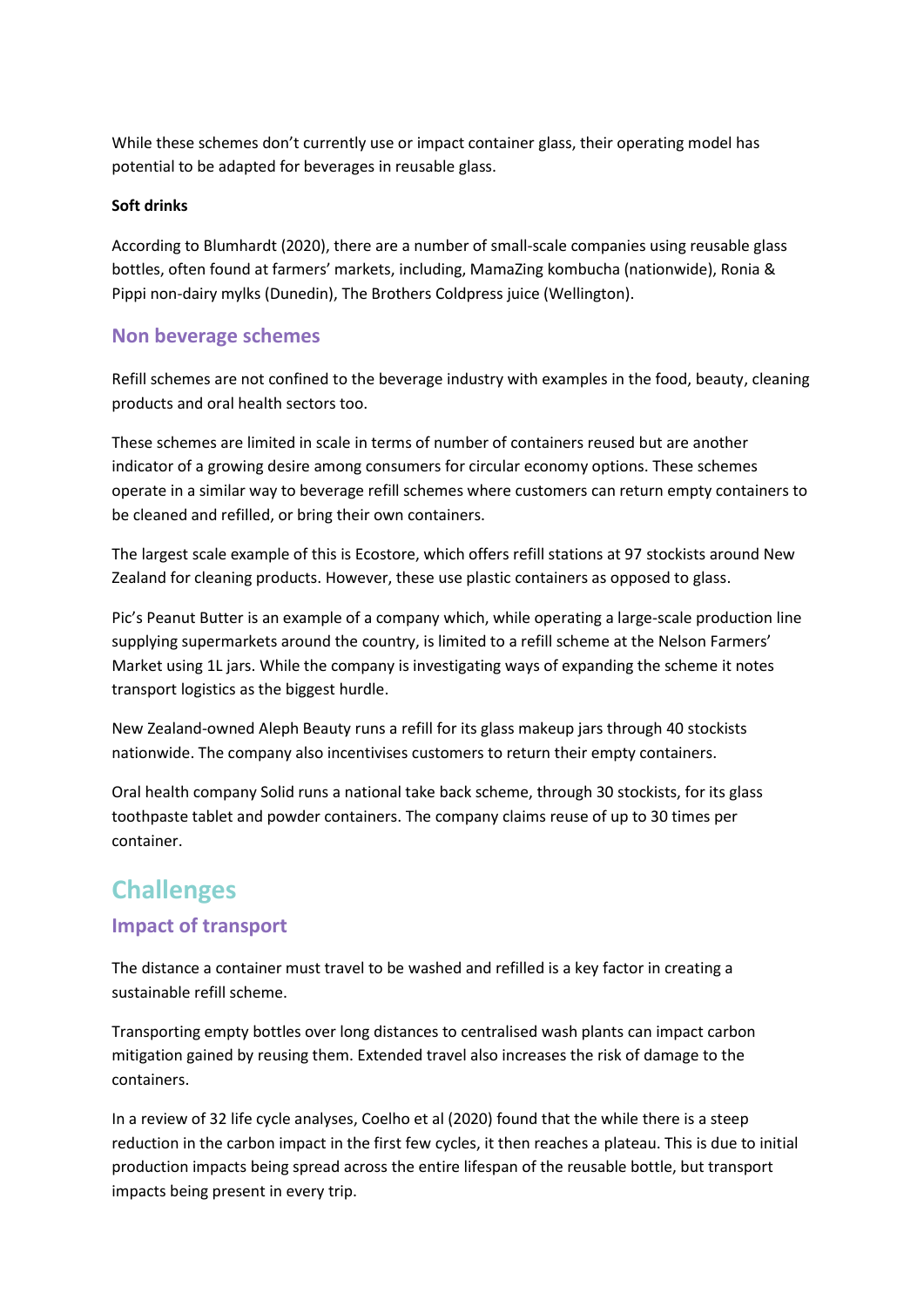A cost-benefit-analysis study conducted in 2001 by consulting firms RDC-Environment and Pira International for the European Commission (EC) (*Reduce, Reuse, Refill! – Dedicated to Promoting Refillable Beverage Containers*, n.d.) found travel distances for refillables can be more environmentally friendly than single-use bottles, under the specific scenarios they explored.

For example, they found that a 330ml glass bottle reused for 4 trips of less than 3,000 km had a lower carbon impact than a single trip glass 330ml bottle where the recycling rate was 42 percent.

It's important to note that some of their assumptions and calculations may not apply to New Zealand, as there may be different modes of transport, and furnaces may be fuelled differently etc. The analysis was also made under the following assumptions:

- The return rate for the refillable bottles is 100 percent.
- All bottle losses occur during washing and refilling.
- The round-trip distance from the warehouse to the store is 100km.
- Consumers recycle their commingled bottles and other containers only at drop-off centres industry bears all of the costs of recycling.
- The portion of single trip bottles that are not recycled is split equally between landfilling and incineration.

<span id="page-7-0"></span>The environmental impact could be further mitigated if there was a shorter distance to wash and refill plants, but New Zealand's filling operations are currently concentrated in Auckland. This is partly due to access to ports for export quantities and economies of scale in a small population such as New Zealand's.

#### **Capital investment**

Wash plants are a vital piece of equipment needed to scale a refill scheme beyond the fill-your-own model. Crates to protect the product during transport are also necessary, both of which come with a high cost.

Smaller players often find the capital outlay too big of an obstacle. Brace Brewing Founder Matt Smith notes that they would like to offer a swappable option to their fill-your-own offering but the cost of investing in the necessary equipment is too high.

He note the ongoing costs in terms of labour, energy and chemicals to run the wash plant as well as the impact on production planning as challenges. However, Smith does not see these as insurmountable challenges. They are unlikely to be an isolated example.

#### <span id="page-7-1"></span>**Export focus**

With a relatively small consumer base in New Zealand, many beverage producers, particularly the bigger players, are focused on the export market.

This is especially the case for wine producers which, as one of the country's biggest export industries, exported 286 million litres in 2020 (*New Zealand Wine Growers Annual Report 2020*, 2020) valued at \$1.92 billion, compared with 113 million litres available for consumption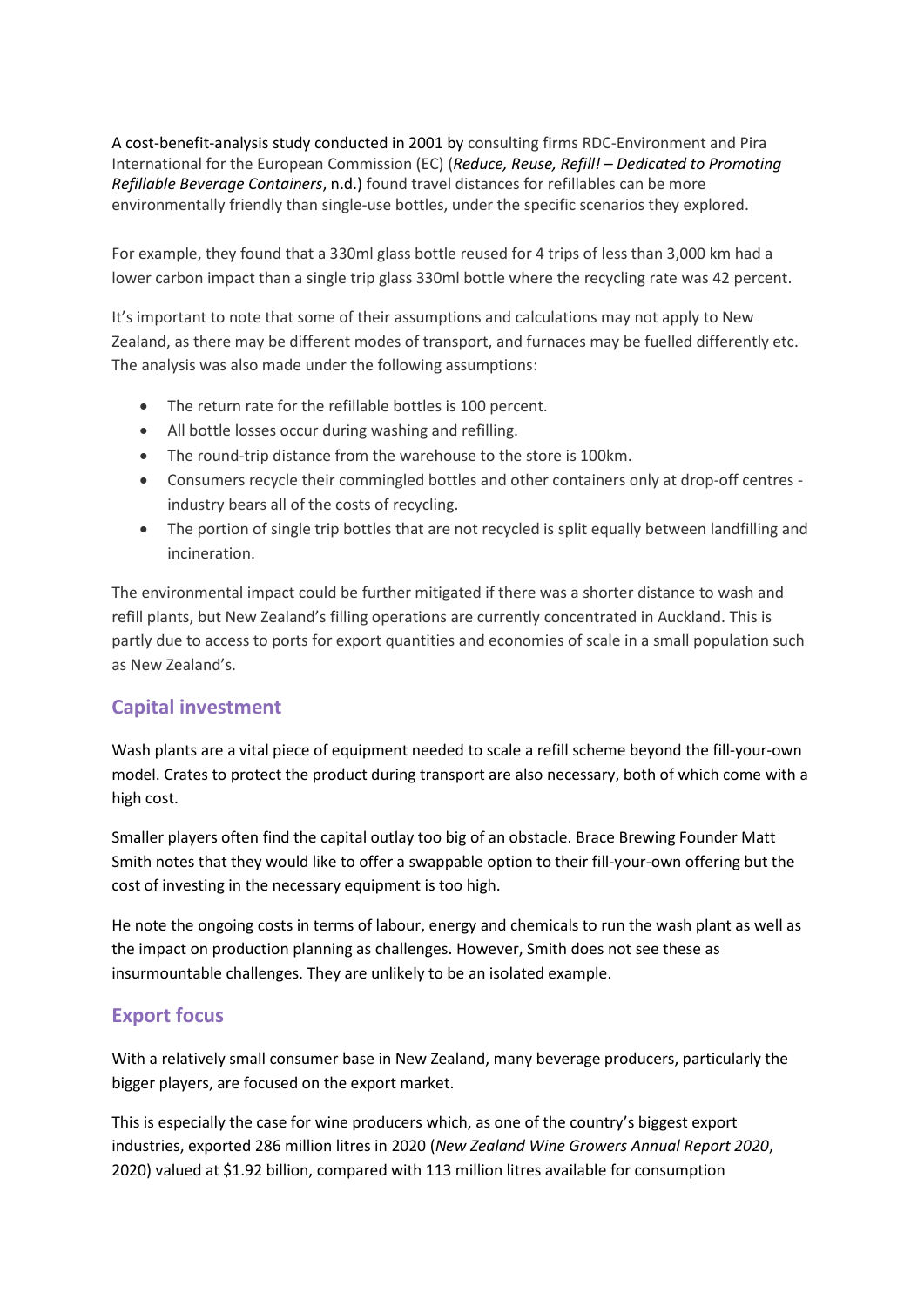domestically (*Alcohol Available for Consumption: Year Ended December 2020*, 2021) valued at around \$500 million.

By comparison exports only account for around 10% of beer production (*New Zealand's Beer Industry Worth \$2.3 Billion*, 2019).

There is therefore a reduced impetus for a refill scheme in this sector.

Additionally, much wine is aged in bottles, achieving some of its character from bottle age. Reuse would likely only be suitable for wines intended for short term consumption. However, given the size of the local market there is still significant potential for positive environmental impacts from refill schemes for wine.

A refill system focused on wine created by Green Bottle is planning to launch during 2022.

There is also an example of a small, boutique winery, Fugitive, which only uses refillable packaging for its products. The winery, which is producing its first vintage this year, plans to only sell its wine from refillable kegs, avoiding glass packaging all together.

#### <span id="page-8-0"></span>**Resistance to standardisation**

Standardised bottles are key to streamlining a national refill scheme as they facilitate more efficient transport, washing and refilling. Bottles which can be used across brands and returned to any wash plant in the scheme reduce transport costs, reduce the chance of damage and decrease carbon emissions.

A standardised bottle can also be regulated in order to adhere to a design which makes it more durable, meaning it can be reused more times. The design would also extend to its recyclability once it can no longer be reused.

It's important to not though that the shape and colour of bottles are key marketing devices for many brands, particularly in the craft brewing market. This is therefore a significant challenge for achieving standardisation of bottles.

### <span id="page-8-1"></span>**Quality control**

While fill-your-own refill schemes are generally the simplest to run at small scale, requiring no equipment for washing or transport infrastructure for returning empty containers, they can create quality issues.

These are primarily around the unstable nature of beer, and the reliance on customers to adequately clean their containers to prevent contamination. Oxygen causes beer to stale, and in a 2019 article on *craftbeer.com* regarding refill beer, the site suggests a short shelf life for beer in refill bottle: "Beer is more like a loaf of bread than a bottle of wine or whiskey".

However, this is not a universal issue. The Beer Spot in Auckland, which operates 'fill-your-own' refill services at five sites, uses specialist taps which purge the oxygen and fill the beer under pressure, meaning the shelf life is longer.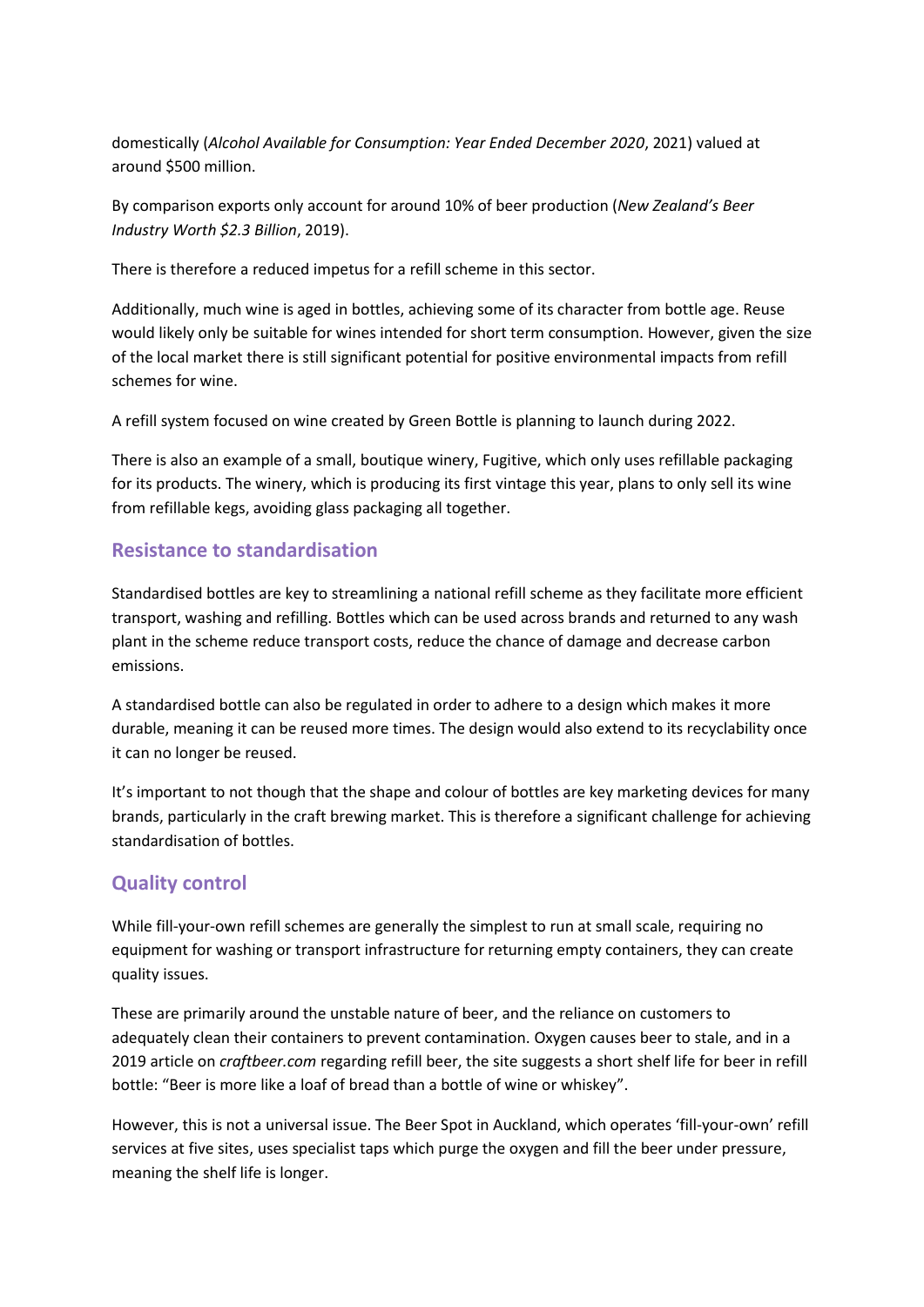Cross contamination from customers not adequately washing their containers is a food safety concern. This has been negated in some instances such as Countdown supermarket's bring-yourown container scheme for deli, meat and seafood in July 2019 required staff to sanitise customer's BYO containers (*[countdown.co.nz](http://www.countdown.co.nz/)*).

Fill-your-own schemes have been impacted in some instances by Covid 19, as businesses seek to minimise opportunities for virus transmission.

#### <span id="page-9-0"></span>**Labelling**

Labelling on beverages plays a vital role in terms of a producers ability to market their product and meet regulations such as food safety. Refillable containers must therefore be relabeled once they have passed through the wash plant and are refilled.

Industry has largely moved away from water-soluble adhesives, paper and foil labels in favour of solvent-based adhesives and plastic labels. This presents yet another challenge in ensuring the bottle is able to be refilled. The design and easy removal of labels must therefore be a consideration for refill schemes and industry at large to address the issue of contamination.

#### **Non-beverage glass**

Refill schemes for non-beverage products face different challenges, primarily in the added difficulty around sanitising returned containers.

Products with high oil content or which have an inherently adhesive nature are more challenging to sanitise and require a more intensive cleaning process than beverage containers. This would require specialist wash plant equipment.

As noted by Hannah Blumhardt in her discussion document for Greenpeace New Zealand (*Blumhardt, 2020*) Government's Waste Disposal Levy could be utilised for investment in sterilisation plants and washing facilities for reusable packaging, such as glass jars, for food products.

# <span id="page-9-1"></span>**Opportunities**

### <span id="page-9-2"></span>**Industry collaboration and standardisation**

While packaging design is often seen as a unique branding opportunity, there is potential for industry collaboration and standardisation to enhance the environmental reputation of brands as this grows in importance to their target markets.

The Beer Spot have been able to engage with their suppliers to facilitate this with their fill-your-own scheme. There is the opportunity for those who offer contract brewing to enable a swap system in a standardised bottle for their customers. A reverse logistics system would need to be established.

On a larger scale, Coca-Cola already participates in universal PET bottle schemes in some countries and has participated in a trial with Loop in France, which showed brand preference can hold its own in reusable containers. Loop offers a system for the collection and cleaning of reusable containers for a range of brands. In the trial Coca Cola found that its three products in reusable glass were in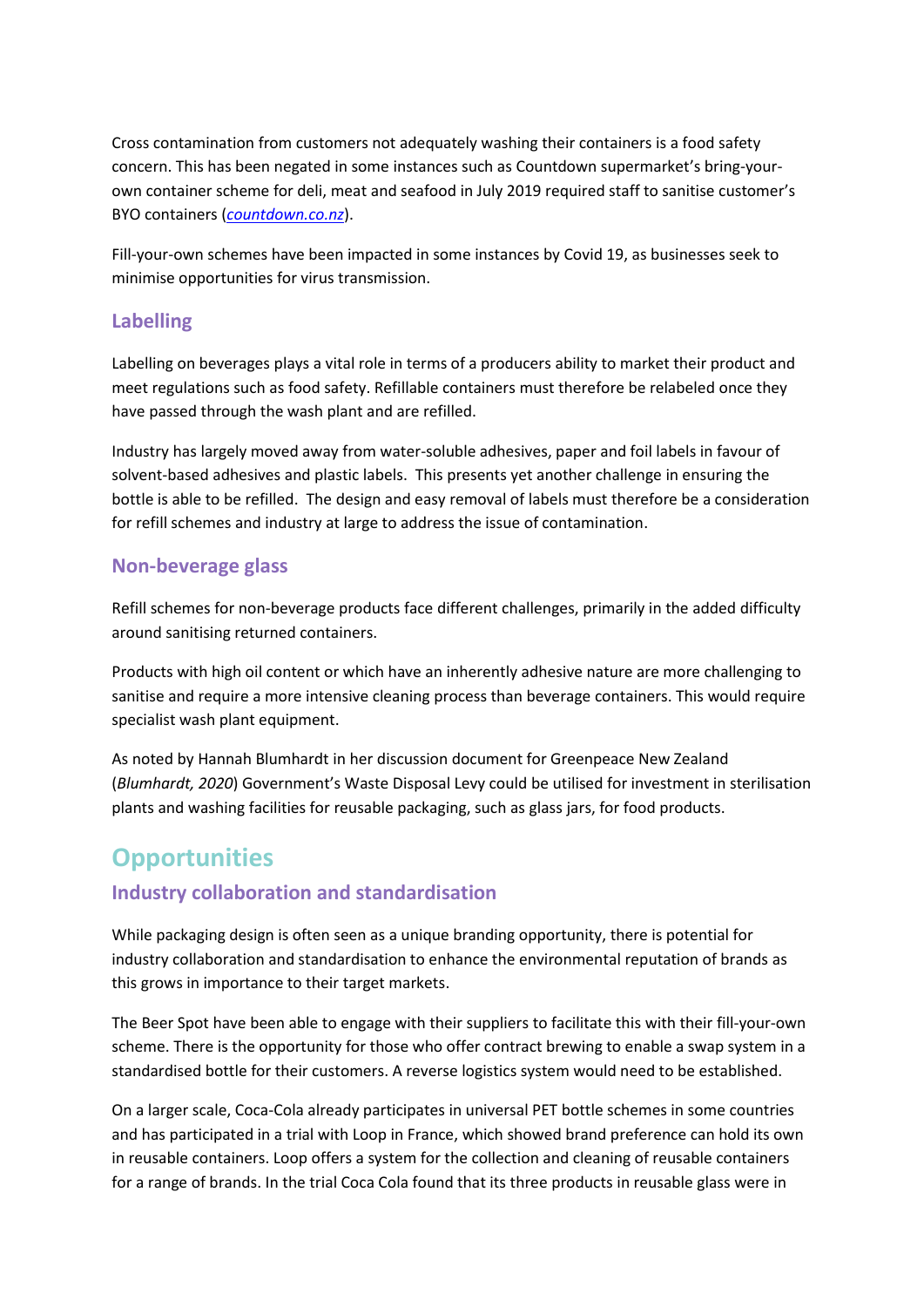the top 10 selling products overall and were in about one-third of all shopping baskets. They are also extending reusable containers into their hospitality customers (*The Coca Cola Company, 2020*).

In Europe CoZie have developed a brand agnostic dispensing system of reusable glass containers for cosmetics and skin care that fills to the nearest milliliter. CoZie collect, wash and distribute the containers back to brand owners and use technology to track containers being returned (*Ellen McArthur Foundation 2020*).

#### <span id="page-10-0"></span>**Subscription swap models**

Subscription services for meal kits have become very popular, and a number of operations already have reverse logistics in place for taking packaging back.

Such a model could also work for swap systems for beverages, either as part of an existing offering, or as a competitive advantage for a new entrant to the market.

No Ugly, which produce glass packaged wellness tonics, already have a subscription offering which includes a swap service within a limited geographical area.

#### <span id="page-10-1"></span>**Consumer 'fill-your-own' refill models**

The fill-you-own refill model is a fairly simply and low-cost method for offering a refill service to customers. This model is limited in scale though. For example, fill-you-own accounts for 5% of Brave Brewing's total sales and over half of their taproom sales, while at The Beer Spot it accounts for 13% of sales.

Despite this there is potential for improvement. The Beer Spot was awarded a \$29,000 grant from the Glass Packaging Forum to upgrade its refill taps, with the aim of upping their use.

There is also potential for investment in bottle refill equipment which improves beverage shelf life.

These schemes can still be significant in increasing bottle refill uptake in two ways. Firstly, with 218 breweries New Zealand has a significant number of breweries per capita ratio – higher than the UK, US and Australia, as of 2019 - (*beveragedaily.com*). This high access to breweries has the potential to make fill-your-own schemes more impactful.

Secondly, New Zealand's population density profile means independent breweries located in geographically isolated areas (*ratebeer.com*) of centres with small population bases can provide a refill option where a bottle swap service may not be viable.

#### <span id="page-10-2"></span>**Use of technology**

Refill schemes have their roots in decades-old technology, but modern enhancements can provide a number of improvements.

Advanced wash plants can clean containers more quickly, more thoroughly and with less energy and water. Modern refill taps, such as those used by The Beer Spot, can refill fill-your-own bottles in a similar way to bottling lines meaning the product lasts longer.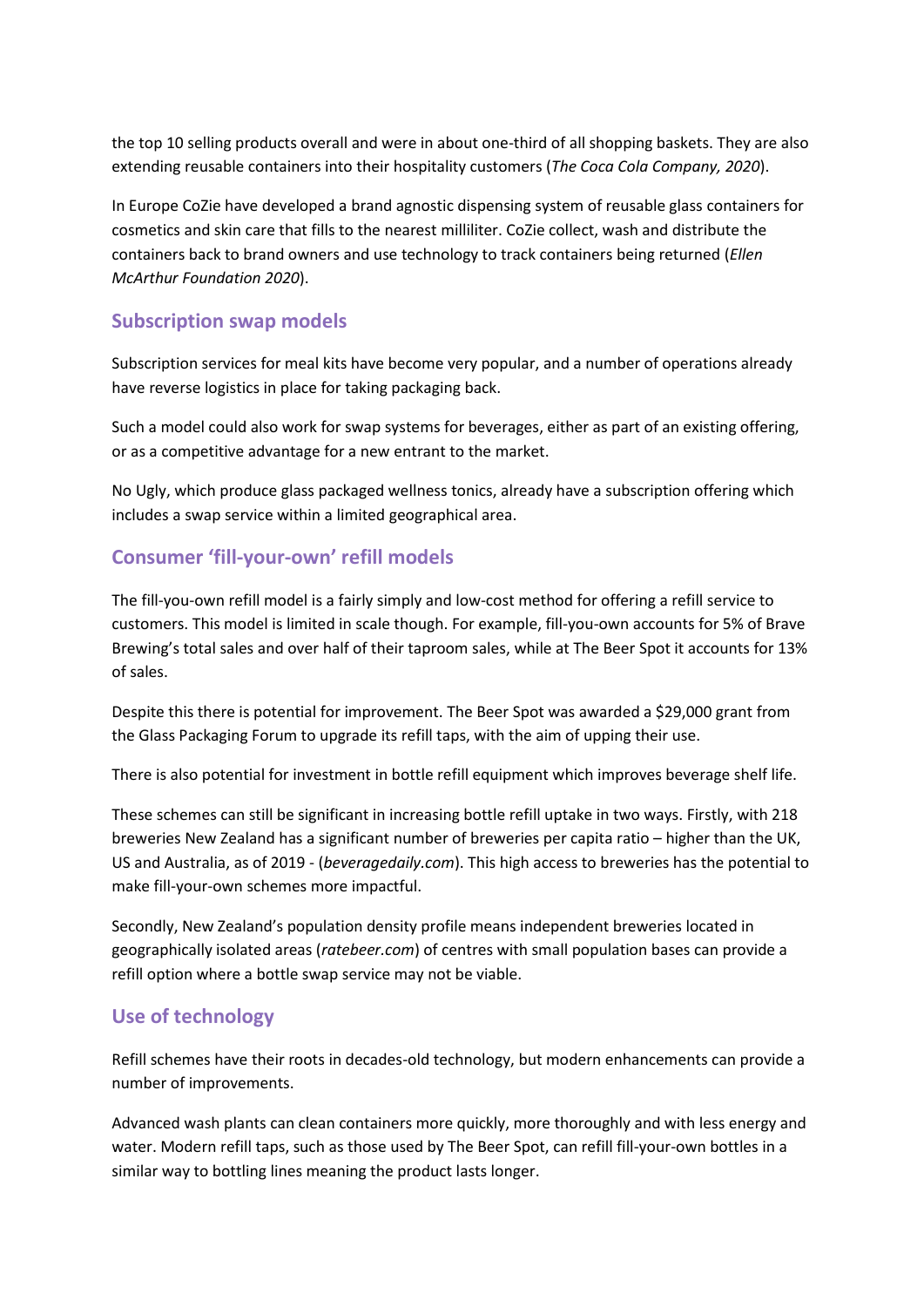Cellphone technology also has a role to play by helping consumers easily find their nearest refill options and manage their incentives. One example is Again Again which is developing a mobile app which acts as a "library" for reusable containers for coffee and takeaway food.

Again Again (*againagain.co*) says the app will streamline the process of borrowing containers, making it simpler and easier for customers and businesses. The app will not only give the location of participating businesses but record the status of borrowed containers and the dollar value of accrued incentives.

Combined with standardisation of containers, this technology could easily be utilised for glass packaged beverages.

#### <span id="page-11-0"></span>**Brand owned reuse schemes**

Some brands, especially those which have a high level of control over their supply chain logistics may be able to develop their own brand-exclusive reuse schemes. In some target markets, this could be a strong competitive advantage.

A number of food box companies take back their packaging for recycling and at least one has seen not only a strong customer response, but also an improvement in the perception of their brand as an employer. (*Woop, Packaging Forum webinar, September 2021*).

## <span id="page-11-1"></span>**The GPF's Role**

### <span id="page-11-2"></span>**Thought leadership and refill champion**

It's vital to be part of all conversations within Aotearoa New Zealand related to the reuse of container glass. It can share information and research, spark robust debate and be the bridge between industry commercial realties and those who seek to improve the uptake of refillables.

#### <span id="page-11-3"></span>**Lifecycle analysis for refillables and one trip in the NZ context**

A representative of Synlait, on the launch of their refill scheme for milk in stainless steel called glass, "a bit of an environmental crime scene" (Stuff.co.nz, 2021). In contrast, groups such as the Zero Waste Network believe glass refill schemes are key to carbon reduction. Yet there is no definitive analysis of environmental impacts in New Zealand.

As noted by Blumhardt (2020) establishing a baseline for our country on what environmental impacts are created by single-trip glass containers as opposed to refillable glass containers is vital to informed decision making.

While lifecycle analyses done overseas give an indication of what benefits can be derived from using refill over single-trip, or vice versa, the unique geography, transport infrastructure (road, rail, ferry) and population density of New Zealand warrants a study specific to Aotearoa.

The GPF has the opportunity on its own or in partnership with other organisations to commission a full lifecycle analysis looking at all environmental impacts of reusable and single-trip glass in a New Zealand-specific context. This could be combined with a cradle-to-cradle lifecycle analysis of all packaging types in a New Zealand context.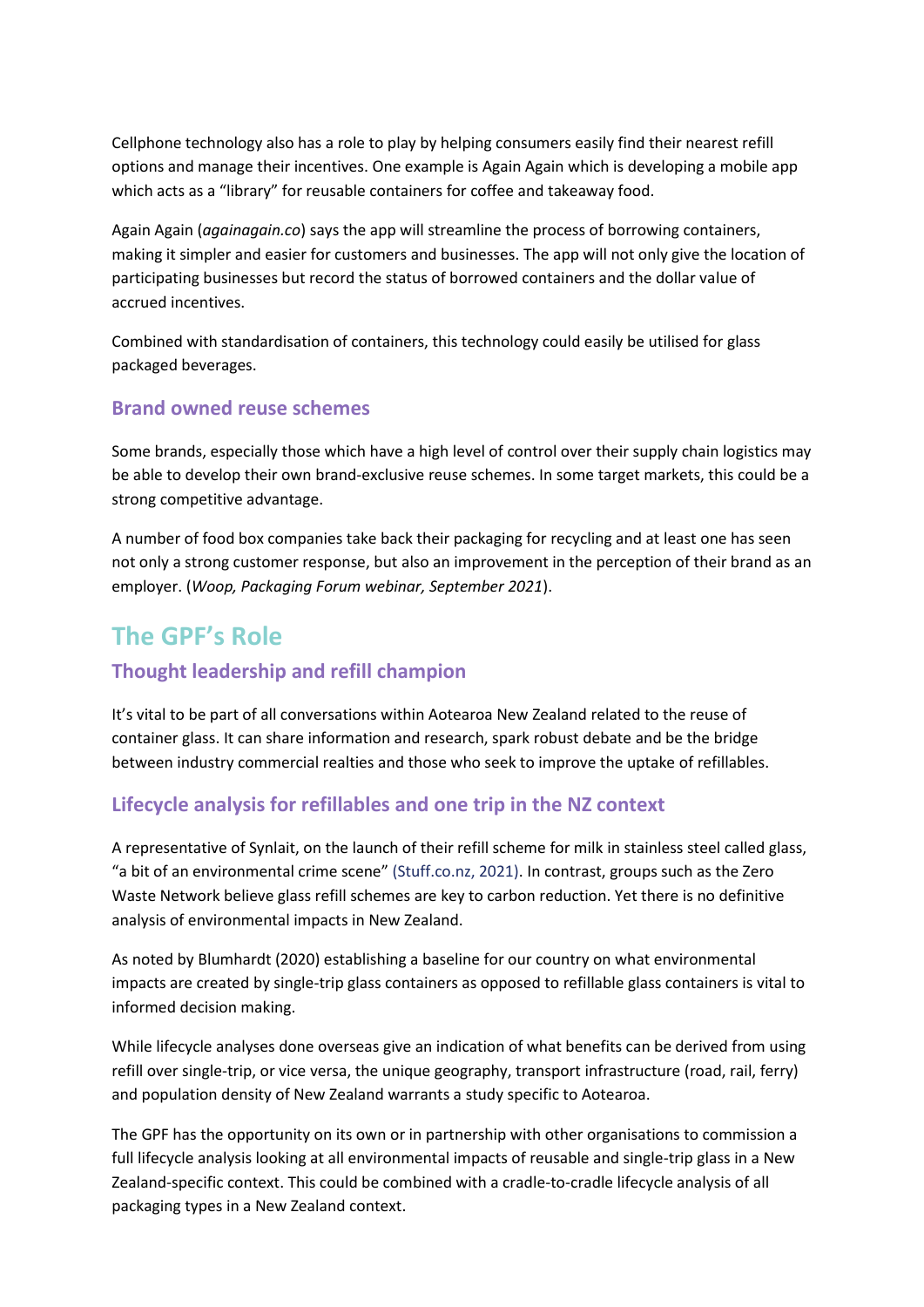### <span id="page-12-0"></span>**Funding – business cases, financial modelling, trials**

The GPF is in a position to more proactively seek out partners with innovative projects in need of funding. While the funding it has available is limited, we can also partner with other funders for larger scale projects.

#### <span id="page-12-1"></span>**Facilitating industry collaboration**

One of the GPF's primary roles is that of an independent party within the wider glass packaging and recycling sectors.

As such it works to facilitate collaboration which fosters improved sustainability outcomes for container glass. The current dominance of recycling as the primary method for achieving container glass circularity has meant much of the GPF's efforts have to date been focused on improving the glass recycling supply chain. However, the growing interest and desire by consumers – and as a result business – for refill schemes means the GPF has increased its efforts in supporting these.

Viable, scalable and successful sustainable solutions are almost always reliant on collaboration, and as New Zealand's largest container glass recycling member organisation it is vital the GPF takes the lead.

## <span id="page-12-2"></span>**Act as a product stewardship organisation or scheme manager for industry refill schemes**

As the manager of the country's only accredited, voluntary product stewardship scheme for container glass, the GPF is uniquely positioned and skilled to act as a product stewardship organisation, or scheme manager for industry refill schemes.

While container glass refill and recycling operate in different ways, the core objective (create, maintain and grow a viable circular solution for glass) is the same.

The underlying pillars for success are also the same – effective scheme design and execution, industry buy-in, collaboration and innovation, transport efficiency, and public awareness and education.

<span id="page-12-3"></span>With the GPF considering alternative options for the stewardship of glass packaging; the inclusion of refillables would be a timely addition.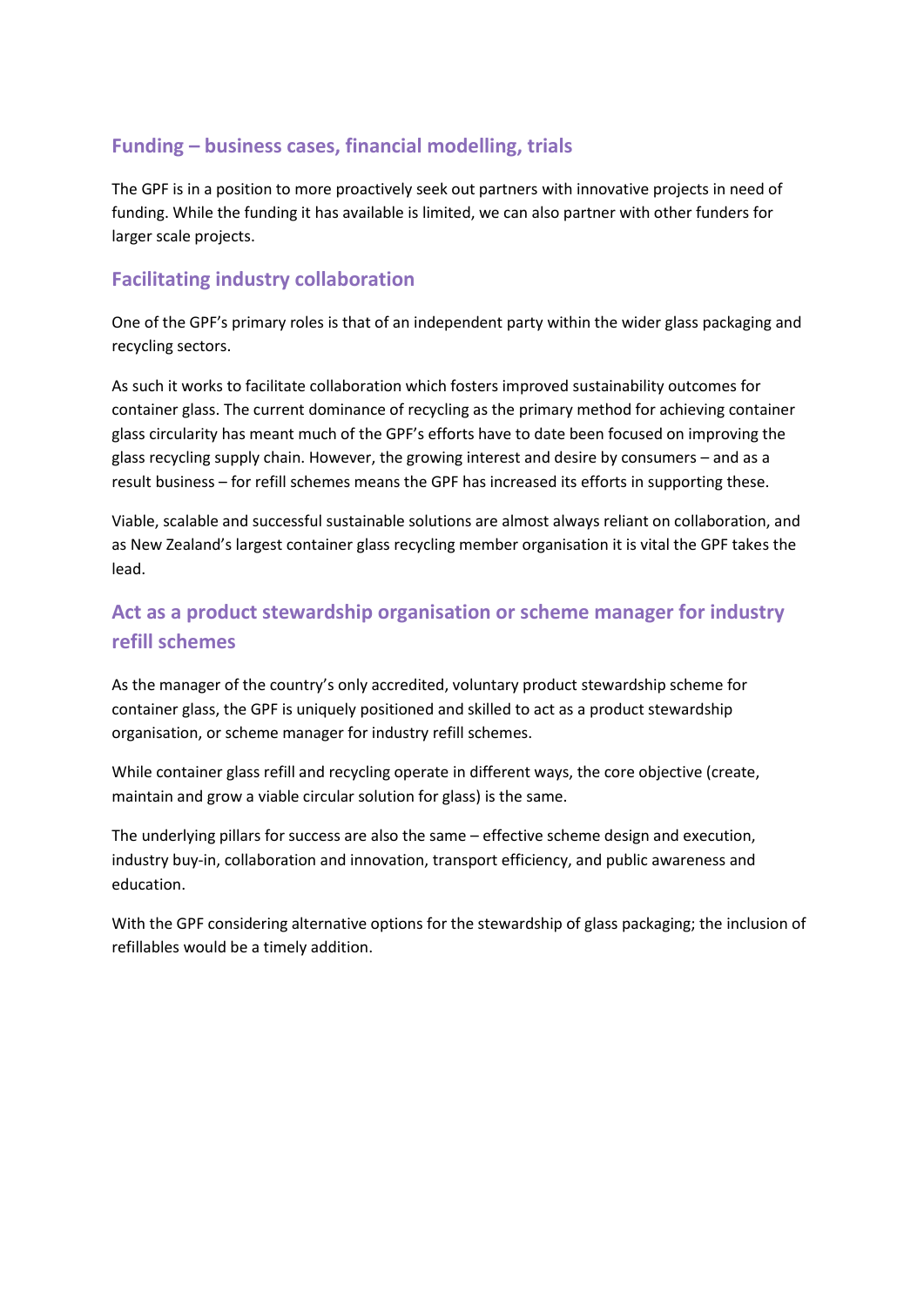#### **References**

- beveragedaily.com. (2019, March 19). *New Zealand boasts more breweries per capita than the US, UK and Australia*. Retrieved February 15, 2022, from https://www.beveragedaily.com/Article/2019/03/19/New-Zealand-boasts-more-breweriesper-capita-than-the-US-UK-and-Australia
- Blumhardt, H. (2020, May). *Reusable Beverage Packaging and Refillable Beverage Delivery Systems in New Zealand*. Greenpeace New Zealand.
- Coelho, P. M., Corona, B., & Worrell, E. (2020, December). *Reusable vs single use packaging: A review of environmental impacts*. Reloop & Zero Waste Europe. https://zerowasteeurope.eu/wp-content/uploads/2020/12/zwe\_reloop\_report\_reusable-vssingle-use-packaging-a-review-of-environmental-impact\_en.pdf.pdf\_v2.pdf
- Countdown. (2019, July 29). *Countdown to roll-out BYO containers at deli, meat and seafood service counters nationwide*. Retrieved February 15, 2022, from https://www.countdown.co.nz/news-and-media-releases/2019/july/countdown-to-roll-outbyo-containers-at-deli-meat-and-seafood-service-counters-nationwide
- Deutsche Welle (www.dw.com). (2021, November 17). *A look at Germany's bottle deposit scheme*. DW.COM. Retrieved February 15, 2022, from https://www.dw.com/en/how-does-germanysbottle-deposit-scheme-work/a-50923039

Ellen McArthur Foundation. (2019). *Reuse rethinking packaging*.

- *French MPs want shops to swap plastic packaging for refill stations*. (2021, April 5). The Connexion. Retrieved February 15, 2022, from https://www.connexionfrance.com/Frenchnews/Supermarkets-in-France-set-to-swap-plastic-packaging-for-refill-stations
- *The Netherlands 2003 Verpakkingsverordening Productschap Dranken ("Packaging Management Decree")*. (2022, January 13). Bottle Bill Resource Guide. Retrieved February 15, 2022, from https://www.bottlebill.org/index.php/current-and-proposed-laws/worldwide/thenetherlands
- *The Netherlands*. (2022, January 13). Bottle Bill Resource Guide. Retrieved February 15, 2022, from https://www.bottlebill.org/index.php/current-and-proposed-laws/worldwide/thenetherlands

New Zealand Winegrowers Inc. (2020). *Annual report*.

*Norway | FERVER - European Federation of Glass Recyclers*. (n.d.). Fédération Européenne Des Recycleurs de Verre. Retrieved February 15, 2022, from https://www.ferver.eu/en/countries/norway#:%7E:text=Collection%20is%20about%2090%2 0000,foam%20glass%20production%20in%20Norway